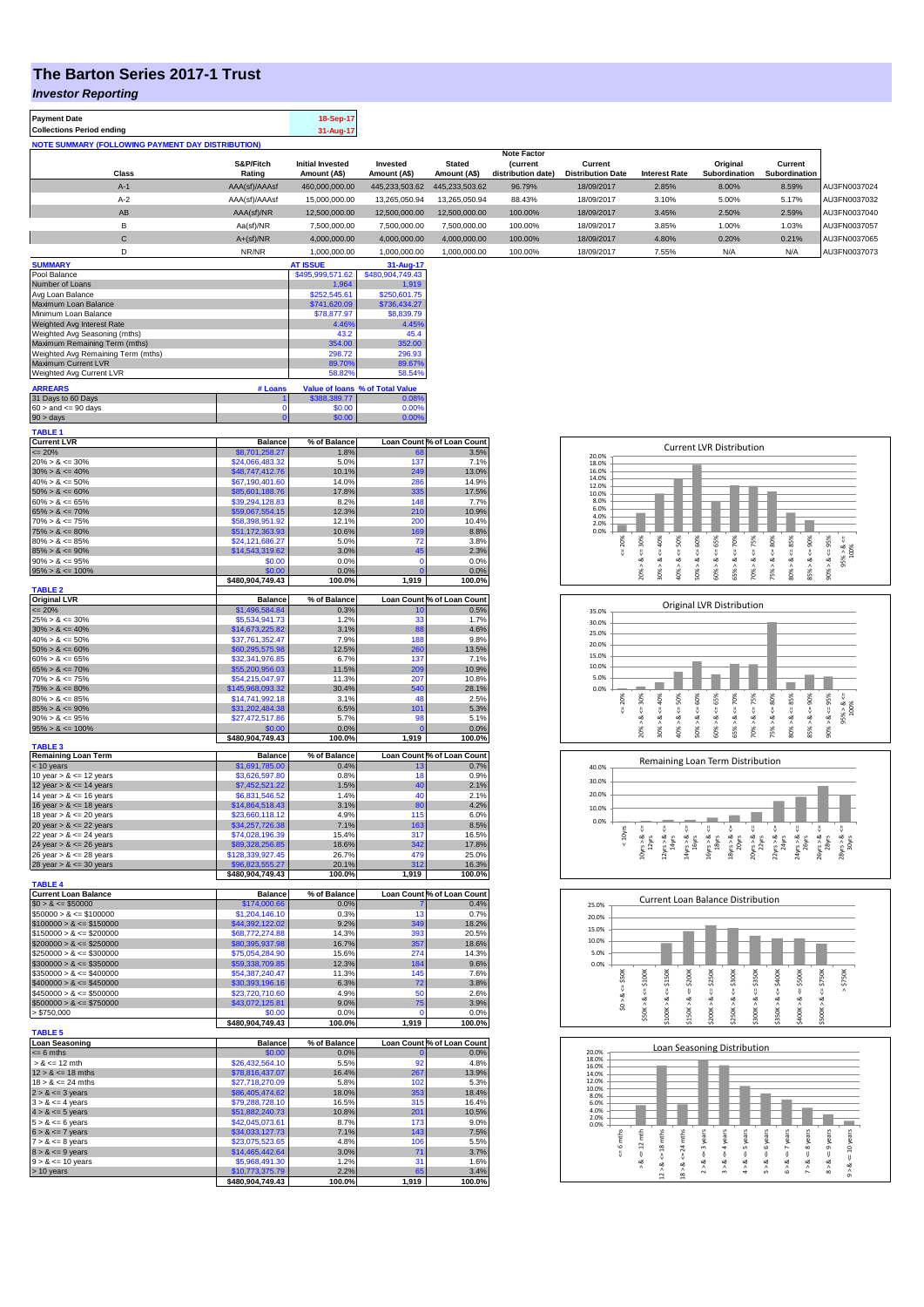## **The Barton Series 2017-1 Trust**

## *Investor Reporting*

| <b>Payment Date</b>                                                        |                                     | 18-Sep-17           |                  |                            |
|----------------------------------------------------------------------------|-------------------------------------|---------------------|------------------|----------------------------|
| <b>Collections Period ending</b>                                           |                                     | 31-Aug-17           |                  |                            |
| TABLE 6                                                                    |                                     |                     |                  |                            |
| Postcode Concentration (top 10 by value)                                   | <b>Balance</b>                      | % of Balance        |                  | Loan Count % of Loan Count |
| 2650                                                                       | \$10,206,592.96                     | 2.1%                | 47               | 2.4%                       |
| 2914                                                                       | \$8,906,987.53                      | 1.9%                | 24               | 1.3%                       |
| 2615                                                                       | \$8,476,484.80                      | 1.8%                | 32               | 1.7%                       |
| 2905                                                                       | \$8.014.279.90                      | 1.7%                | 29               | 1.5%                       |
| 6210                                                                       | \$7,685,377.18                      | 1.6%                | 37               | 1.9%                       |
| 5108                                                                       | \$7,636,570.25                      | 1.6%                | 42               | 2.2%                       |
| 2602                                                                       | \$7,123,919.54                      | 1.5%                | 25               | 1.3%                       |
| 5118                                                                       | \$6,836,440.09                      | 1.4%                | 29               | 1.5%                       |
| 2913<br>2617                                                               | \$6,659,387.85<br>\$6,299,428.67    | 1.4%<br>1.3%        | 23<br>20         | 1.2%<br>1.0%               |
|                                                                            |                                     |                     |                  |                            |
| <b>TABLE 7</b>                                                             |                                     |                     |                  |                            |
| <b>Geographic Distribution</b>                                             | <b>Balance</b>                      | % of Balance        |                  | Loan Count % of Loan Count |
| <b>Australian Capital Territory</b>                                        | \$88,807,108.23                     | 18.5%               | 311              | 16.2%                      |
| New South Wales                                                            | \$80,637,457.46                     | 16.8%               | $31\overline{3}$ | 16.3%                      |
| Northern Territory                                                         | \$1,318,801.33                      | 0.3%                | 5                | 0.3%                       |
| Queensland                                                                 | \$14,979,774.75                     | 3.1%                | 58               | 3.0%                       |
| South Australia                                                            | \$197,462,336.55                    | 41.1%               | 883              | 46.0%                      |
| Tasmania                                                                   | \$1,363,343.45                      | 0.3%                | 4                | 0.2%                       |
| Victoria                                                                   | \$12,315,447.79                     | 2.6%                | 42               | 2.2%                       |
| Western Australia                                                          | \$84,020,479.87                     | 17.5%               | 303              | 15.8%                      |
| <b>TABLE 8</b>                                                             | \$480,904,749.43                    | 100.0%              | 1,919            | 100.0%                     |
| Metro/Non-Metro/Inner-City                                                 | <b>Balance</b>                      | % of Balance        |                  | Loan Count % of Loan Count |
| Metro                                                                      | \$375,953,415.38                    | 78.2%               | 1473             | 76.8%                      |
| Non-metro                                                                  | \$103,973,928.12                    | 21.6%               | 442              | 23.0%                      |
| Inner city                                                                 | \$977,405.93                        | 0.2%                |                  | 0.2%                       |
|                                                                            | \$480,904,749.43                    | 100.0%              | 1,919            | 100.0%                     |
| <b>TABLE 9</b>                                                             |                                     |                     |                  |                            |
| <b>Property Type</b>                                                       | <b>Balance</b>                      | % of Balance        |                  | Loan Count % of Loan Count |
| <b>Residential House</b>                                                   | \$440,673,400.87                    | 91.6%               | 1746             | 91.0%                      |
| Residential Unit                                                           | \$39,998,306.79                     | 8.3%                | 172              | 9.0%                       |
| Rural                                                                      | \$233,041.77                        | 0.0%                |                  | 0.1%                       |
| Semi-Rural                                                                 | \$0.00                              | 0.0%                | $\Omega$         | 0.0%                       |
|                                                                            | \$480,904,749.43                    | 100.0%              | 1,919            | 100.0%                     |
| TABLE 10                                                                   | <b>Balance</b>                      | % of Balance        |                  | Loan Count % of Loan Count |
| <b>Occupancy Type</b><br><b>Owner Occupied</b>                             | \$393,643,954.42                    | 81.9%               | 1548             | 80.7%                      |
| Investment                                                                 |                                     |                     |                  |                            |
|                                                                            | \$87,260,795.01<br>\$480,904,749.43 | 18.1%<br>100.0%     | 371<br>1,919     | 19.3%<br>100.0%            |
| <b>TABLE 11</b>                                                            |                                     |                     |                  |                            |
| <b>Employment Type Distribution</b>                                        | <b>Balance</b>                      | % of Balance        |                  | Loan Count % of Loan Count |
| Contractor                                                                 | \$12,800,841.47                     | 2.7%                | 48               | 2.5%                       |
| Pay-as-you-earn employee (casual)                                          | \$17,432,846.54                     | 3.6%                | 77               | 4.0%                       |
| Pay-as-you-earn employee (full time)                                       | \$362,524,709.08                    | 75.4%               | 1409             | 73.4%                      |
| Pay-as-you-earn employee (part time)                                       | \$39,300,101.19                     | 8.2%                | 168              | 8.8%                       |
| Self employed                                                              | \$16,739,586.60                     | 3.5%                | 73               | 3.8%                       |
| No data                                                                    | \$32,106,664.55                     | 6.7%                | 144              | 7.5%                       |
| <b>Director</b>                                                            | \$0.00                              | 0.0%                | $\Omega$         | 0.0%                       |
|                                                                            | \$480,904,749.43                    | 100.0%              | 1,919            | 100.0%                     |
| TABLE <sub>12</sub><br><b>LMI Provider</b>                                 | <b>Balance</b>                      | % of Balance        |                  | Loan Count % of Loan Count |
| QBE                                                                        | \$443,078,042.40                    | 92.1%               | 1789             | 93.2%                      |
| Genworth                                                                   | \$37,826,707.03                     | 7.9%                | 130              | 6.8%                       |
|                                                                            | \$480,904,749.43                    | 100.0%              | 1,919            | 100.0%                     |
| <b>TABLE 13</b>                                                            |                                     |                     |                  |                            |
| <b>Arrears</b>                                                             | <b>Balance</b>                      | % of Balance        |                  | Loan Count % of Loan Count |
| <= 0 days                                                                  | \$473,543,976.53                    | 98.5%               | 1893             | 98.6%                      |
| $0 >$ and $\lt = 30$ days                                                  | \$6,972,383.13                      | 1.4%                | 25               | 1.3%                       |
| $30 >$ and $\leq 60$ days                                                  | \$388,389.77                        | 0.1%                | 1                | 0.1%                       |
| $60 >$ and $\leq 90$ days                                                  | \$0.00                              | 0.0%                | 0                | 0.0%                       |
| $90 > \text{days}$                                                         | \$0.00                              | 0.0%                |                  | 0.0%                       |
|                                                                            | \$480,904,749.43                    | 100.0%              | 1,919            | 100.0%                     |
| <b>TABLE 14</b><br><b>Interest Rate Type</b>                               | <b>Balance</b>                      | % of Balance        |                  | Loan Count % of Loan Count |
| Variable                                                                   | \$297,381,547.57                    | 61.8%               | 1204             | 62.7%                      |
| Fixed                                                                      | \$183,523,201.86                    | 38.2%               | 715              | 37.3%                      |
|                                                                            | \$480,904,749.43                    | 100.0%              | 1,919            | 100.0%                     |
| <b>TABLE 15</b>                                                            |                                     |                     |                  |                            |
| <b>Weighted Ave Interest Rate</b>                                          | <b>Balance</b>                      | <b>Loan Count</b>   |                  |                            |
| <b>Fixed Interest Rate</b>                                                 | 4.36%                               | 715                 |                  |                            |
|                                                                            |                                     |                     |                  |                            |
| <b>TABLE 16</b>                                                            |                                     |                     |                  |                            |
| <b>Defaults &amp; Claims</b>                                               | <b>Balance</b>                      | <b>Loan Count</b>   |                  |                            |
| Defaulted loans (excluding properties foreclosed)<br>Properties foreclosed | \$0.00                              | $\bf{0}$            |                  |                            |
| Loss on Sale of properties foreclosed                                      | \$0.00<br>\$0.00                    | 0<br>$\overline{0}$ |                  |                            |
| of which Claims submitted to mortgage insurers                             | \$0.00                              | 0                   |                  |                            |
| of which Claims paid by mortgage insurers                                  | \$0.00                              | $\overline{0}$      |                  |                            |
| of which Claims denied by mortgage insurers                                | \$0.00                              | O                   |                  |                            |